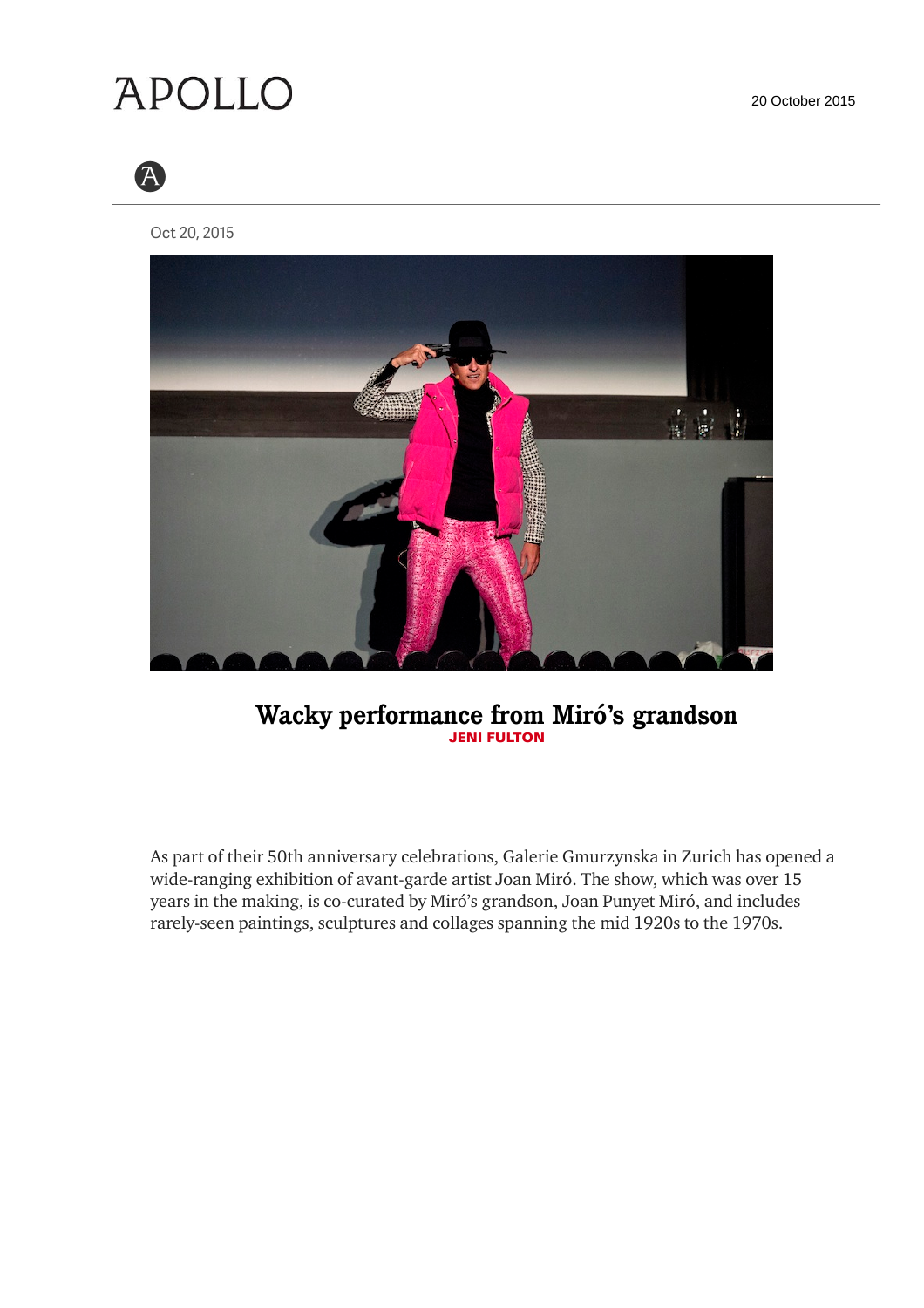

Installation View, courtesy Galerie Gmurzynska

Speaking ahead of the opening, Punyet Miró said that: 'The exhibition really underlines the back and forth in Miró's *oeuvre –* the collages of the 1930s are about automatism, chance, collage and animation, and the later minimal drawings from the 1970s are expressions of self-denial and refusal. He wanted to reinvent himself constantly.' He added: 'My grandfather always said "I couldn't care less about death, I couldn't care less about failure, but I can't afford to repeat myself over and over again."'

Zurich's art crowd turned out in style for the opening night: Chanel rubbed shoulders with Balenciaga, Celine competed with Prada, as guests – including the French actress Catherine Deneuve – sipped champagne and vied with each other for selfies in front of the painting *Femme 1* (1972). The exhibition opening also featured a performance by Punyet Miró. Introducing the exhibition, he said: 'If you want to see Miró, that's here' [gesturing to the works]. 'But if you want to feel Miró, come to see my performance. But I warn you, it will be dangerous.' Grinning, he concluded: 'It will be Dada, Surrealism, today.'